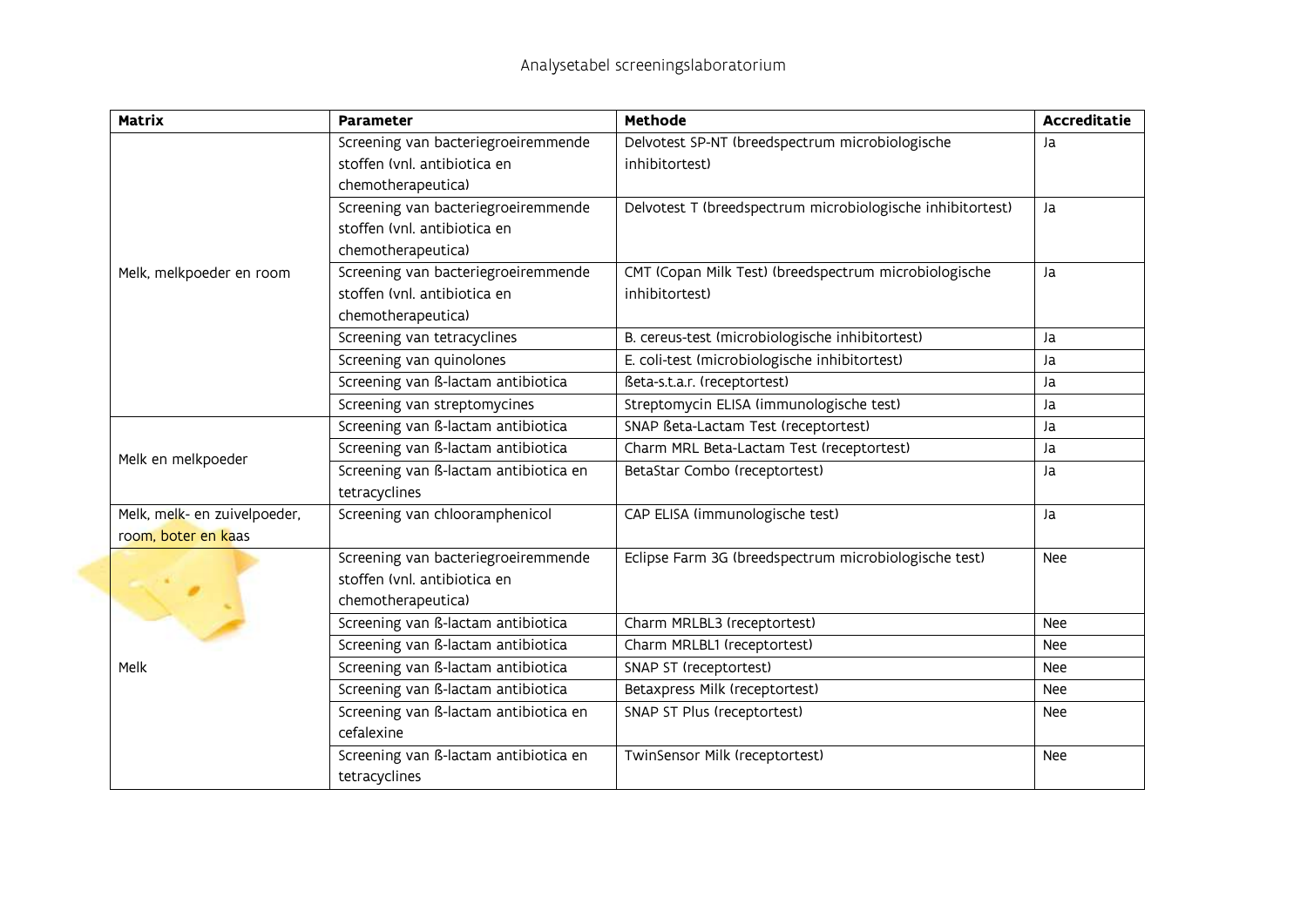| Matrix | <b>Parameter</b>                               | <b>Methode</b>                                                         | <b>Accreditatie</b> |
|--------|------------------------------------------------|------------------------------------------------------------------------|---------------------|
|        | Screening van ß-lactam antibiotica en          | SNAPduo ST (receptortest)                                              | Nee                 |
|        | tetracyclines                                  |                                                                        |                     |
|        | Screening van ß-lactam antibiotica,            | SNAPduo ST Plus (receptortest)                                         | Nee                 |
|        | tetracyclines en cefalexine                    |                                                                        |                     |
|        | Screening van ß-lactam antibiotica,            | Trisensor Milk (receptortest)                                          | Nee                 |
|        | tetracyclines en sulfonamiden                  |                                                                        |                     |
|        | Screening van tylosine                         | Tylosensor Milk (receptortest)                                         | Nee                 |
|        | Screening van aminoglycosiden                  | 4-Aminosensor Milk (receptortest)                                      | Nee                 |
|        | (neomycine, kanamycine, gentamycine            |                                                                        |                     |
|        | en streptomycines)                             |                                                                        |                     |
|        | Screening van fluoroquinolones                 | Quinosensor Milk (receptortest)                                        | Nee                 |
|        | Screening van ß-lactam antibiotica,            | 4SENSOR Milk (receptortest)                                            | Nee                 |
|        | tetracyclines, streptomycines en               |                                                                        |                     |
|        | chlooramphenicol (RF)                          |                                                                        |                     |
|        | Screening van melamine                         | MelamineSensor (receptortest)                                          | Nee                 |
|        | Screening van aflatoxine M1                    | Charm MRLAFMQ Test (receptortest)                                      | Nee                 |
|        | Screening van aflatoxine M1                    | Ridascreen Aflatoxin M1 (immunologische test)                          | <b>Nee</b>          |
|        | Screening van flumequine                       | Flumequine ELISA (immunologische test)                                 | Nee                 |
|        | Screening van nitrofuran AOZ<br>(furazolidone) | Ridascreen Nitrofuran (AOZ) (immunologische test)                      | Nee                 |
|        | Screening van nitrofuran AMOZ<br>(furaltadone) | Ridascreen Nitrofuran (AMOZ) (immunologische test)                     | Nee                 |
|        | Screening van colistine                        | Colistin ELISA Test Kit (immunologische test)                          | Nee                 |
|        | Screening van sulfonamiden                     | Charm II Sulfonamides Milk (receptortest met radioactieve<br>labeling) | Nee                 |
|        | Screening van macroliden en                    | Charm II Macrolides Milk (receptortest met radioactieve                | Nee                 |
|        | lincosamiden                                   | labeling)                                                              |                     |
|        | Screening van tetracyclines                    | Tetrasensor Tissue (receptortest)                                      | Ja                  |
| Eieren | Screening van flumequine                       | Flumequine ELISA (immunologische test)                                 | Ja                  |
|        | Screening van fluoroquinolones                 | Fluoroquinolone II ELISA (immunologische test)                         | Ja                  |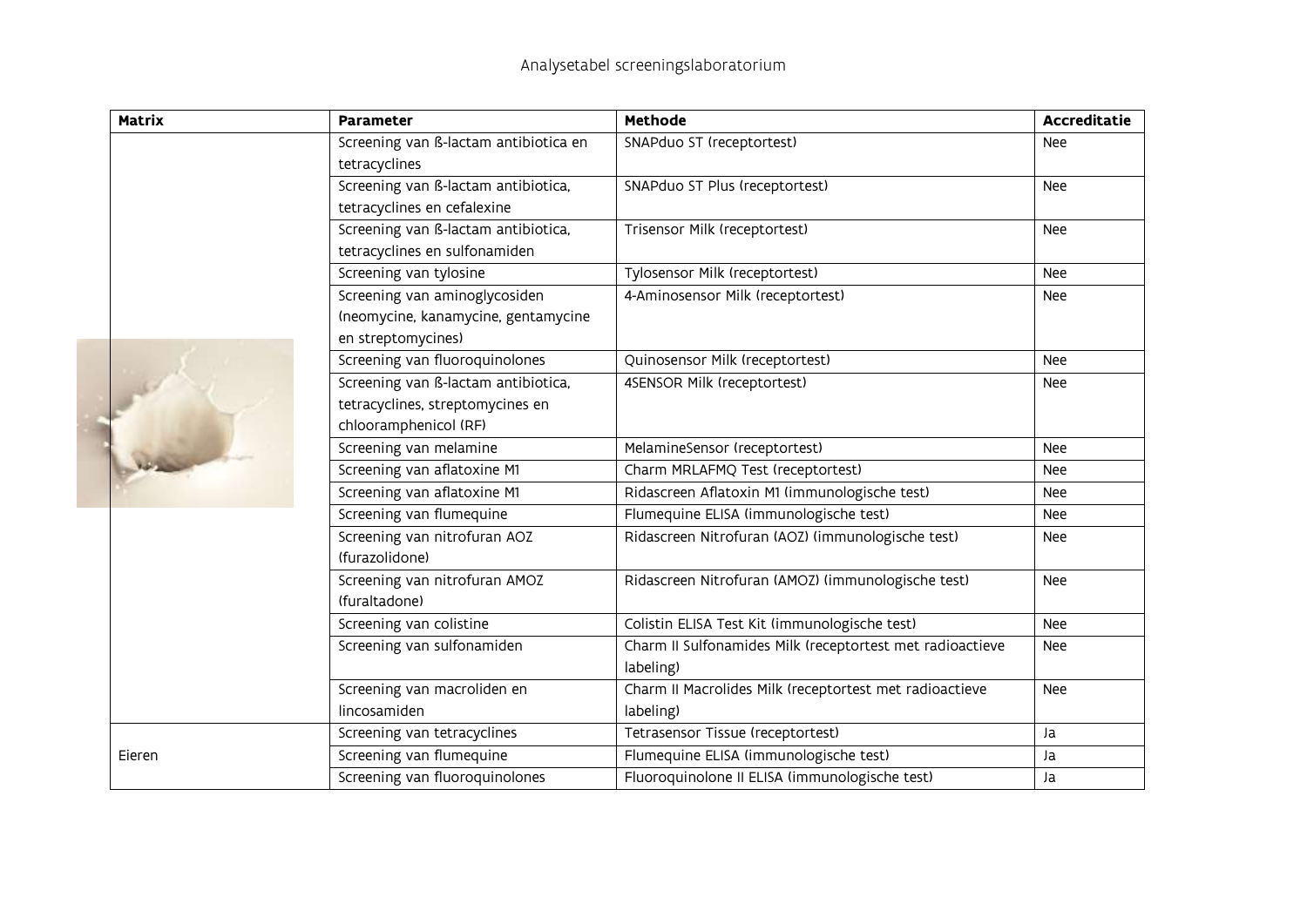| <b>Matrix</b> | <b>Parameter</b>                    | <b>Methode</b>                                             | <b>Accreditatie</b> |
|---------------|-------------------------------------|------------------------------------------------------------|---------------------|
|               | Screening van sulfonamiden          | Charm II Sulfonamides Eggs (receptortest met radioactieve  | Ja                  |
|               |                                     | labeling)                                                  |                     |
|               | Screening van bacteriegroeiremmende | Premi-test Egg (breedspectrum microbiologische test)       | Nee                 |
|               | stoffen (vnl. antibiotica en        |                                                            |                     |
|               | chemotherapeutica)                  |                                                            |                     |
|               | Screening van chlooramphenicol      | CAP ELISA (immunologische test)                            | Nee                 |
|               | Screening van streptomycines        | Streptomycin ELISA (immunologische test)                   | Nee                 |
|               | Screening van macroliden en         | Charm II Macrolides Eggs (receptortest met radioactieve    | Nee                 |
|               | lincosamiden                        | labeling)                                                  |                     |
|               | Screening van aminoglycosiden       | Charm II Streptomycins Eggs (receptortest met radioactieve | Nee                 |
|               | (streptomycines)                    | labeling)                                                  |                     |
|               | Screening van aminoglycosiden       | Charm II AG Gentamycin & Neomycin Eggs (receptortest met   | Nee                 |
|               | (gentamycine & neomycine)           | radioactieve labeling)                                     |                     |
|               | Screening van chlooramphenicol      | CAP ELISA                                                  | Ja                  |
|               |                                     | (immunologische test)                                      |                     |
| Honing        | Screening van tetracyclines         | Tetrasensor Honey                                          | Ja                  |
|               |                                     | (receptortest)                                             |                     |
|               | Screening van streptomycines        | Charm II Streptomycins<br>Honey (receptortest met          | Ja                  |
|               |                                     | radioactieve labeling)                                     |                     |
|               | Screening van macroliden &          | Charm II Macrolides Honey                                  | Ja                  |
|               | lincosamiden                        | (receptortest met                                          |                     |
|               |                                     | radioactieve labeling)                                     |                     |
|               | Screening van sulfonamiden          | Charm II Sulfonamides                                      | Ja                  |
|               |                                     | Honey (receptortest met<br>radioactieve labeling)          |                     |
|               | Screening van fluoroquinolones      | Fluoroquinolones Generic                                   | Nee                 |
|               |                                     | ELISA (immunologische test)                                |                     |
|               | Screening van streptomycines        | Streptomycin ELISA                                         | Nee                 |
|               |                                     | (immunologische test)                                      |                     |
|               | Screening van bacteriegroeiremmende | Delvotest SP-NT (breedspectrum microbiologische            | Ja                  |
| Water         | stoffen (vnl. antibiotica en        | inhibitortest)                                             |                     |
|               | chemotherapeutica)                  |                                                            |                     |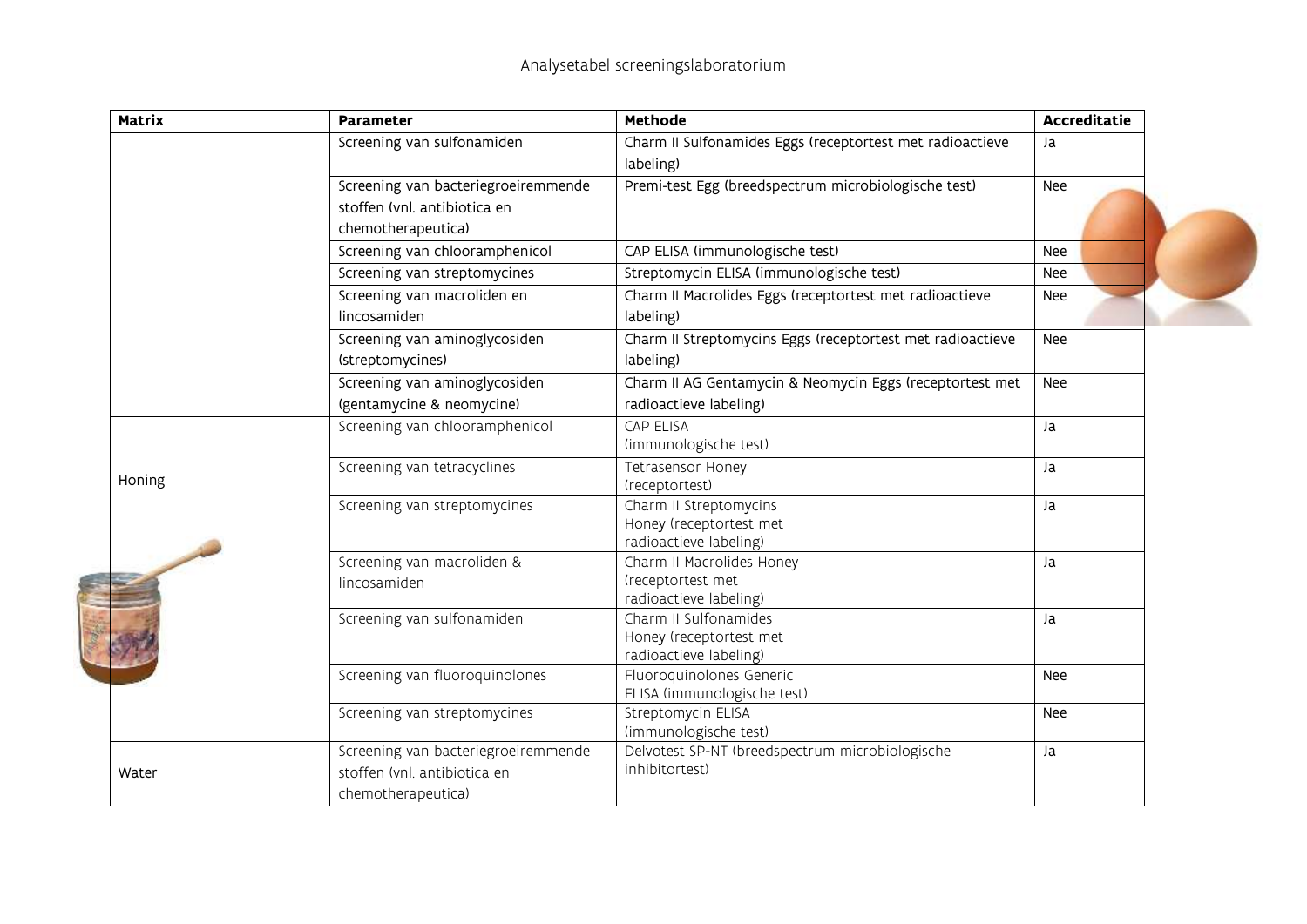| <b>Matrix</b>             | <b>Parameter</b>                                                                           | <b>Methode</b>                                                                     | <b>Accreditatie</b> |  |
|---------------------------|--------------------------------------------------------------------------------------------|------------------------------------------------------------------------------------|---------------------|--|
|                           | Screening van bacteriegroeiremmende<br>stoffen (vnl. antibiotica en<br>chemotherapeutica)  | Delvotest T 5 Pack (breedspectrum microbiologische<br>inhibitortest)               | Ja                  |  |
|                           | Screening van ß-lactam antibiotica                                                         | Beta-s.t.a.r. (receptortest)                                                       | Nee                 |  |
|                           | Screening van ß-lactam antibiotica en<br>tetracyclines                                     | Twinsensor Milk (receptortest)                                                     | Nee                 |  |
|                           | Screening van sulfonamiden                                                                 | Charm II Sulfonamides (receptortest met radioactieve<br>labeling)                  | Nee                 |  |
|                           | Screening van macroliden en<br>lincosamiden                                                | Charm II Macrolides (receptortest met radioactieve labeling)                       | Nee                 |  |
|                           | Screening van aminoglycosiden<br>(streptomycines en gentamycine)                           | Charm II AG Streptomycins & Gentamycin (receptortest met<br>radioactieve labeling) | Nee                 |  |
|                           | Screening van bacteriegroeiremmende<br>stoffen (vnl. antibiotica en<br>chemotherapeutica)  | Premitest na solventextractie (breedspectrum<br>microbiologische inhibitortest)    | Ja                  |  |
|                           | Screening van quinolones                                                                   | E. coli-plaattest (microbiologische inhibitortest)                                 | Ja                  |  |
|                           | Screening van tetracyclines                                                                | Tetrasensor Tissue (receptortest)                                                  | Ja                  |  |
|                           | Screening van chlooramphenicol (0,1<br>$\mu$ g/kg)                                         | CAP ELISA (immunologische test)                                                    | Ja                  |  |
| Vlees, vis en aquacultuur | Screening van bacteriegroei-remmende<br>stoffen( vnl. antibiotica en<br>chemotherapeutica) | Explorer v2.0 + e-reader (breedspectrum microbiologische<br>test)                  | Nee                 |  |
|                           | Screening van tetracyclines                                                                | B. cereus-plaattest (microbiologische test)                                        | <b>Nee</b>          |  |
|                           | Screening van $\beta$ -lactam antibiotica                                                  | Beta-s.t.a.r. (receptortest)                                                       | Nee                 |  |
|                           | Screening van β-lactam antibiotica,<br>tetracyclines & sulfonamiden                        | Trisensor Milk (receptortest)                                                      | Nee                 |  |
|                           | Screening van tylosine                                                                     | Tylosensor Milk (receptortest)                                                     | Nee                 |  |
|                           | Screening van ß-lactam antibiotica,<br>tetracyclines, sulfonamiden en tylosine             | Charm QUAD KIWI Tissue (receptortest)                                              | Nee                 |  |
|                           | Screening van fluoroquinolones                                                             | Fluoroquinolones Generic ELISA (immunologische test)                               | Nee                 |  |
|                           | Screening van flumequine                                                                   | Flumequine ELISA (immunologische test)                                             | Nee                 |  |